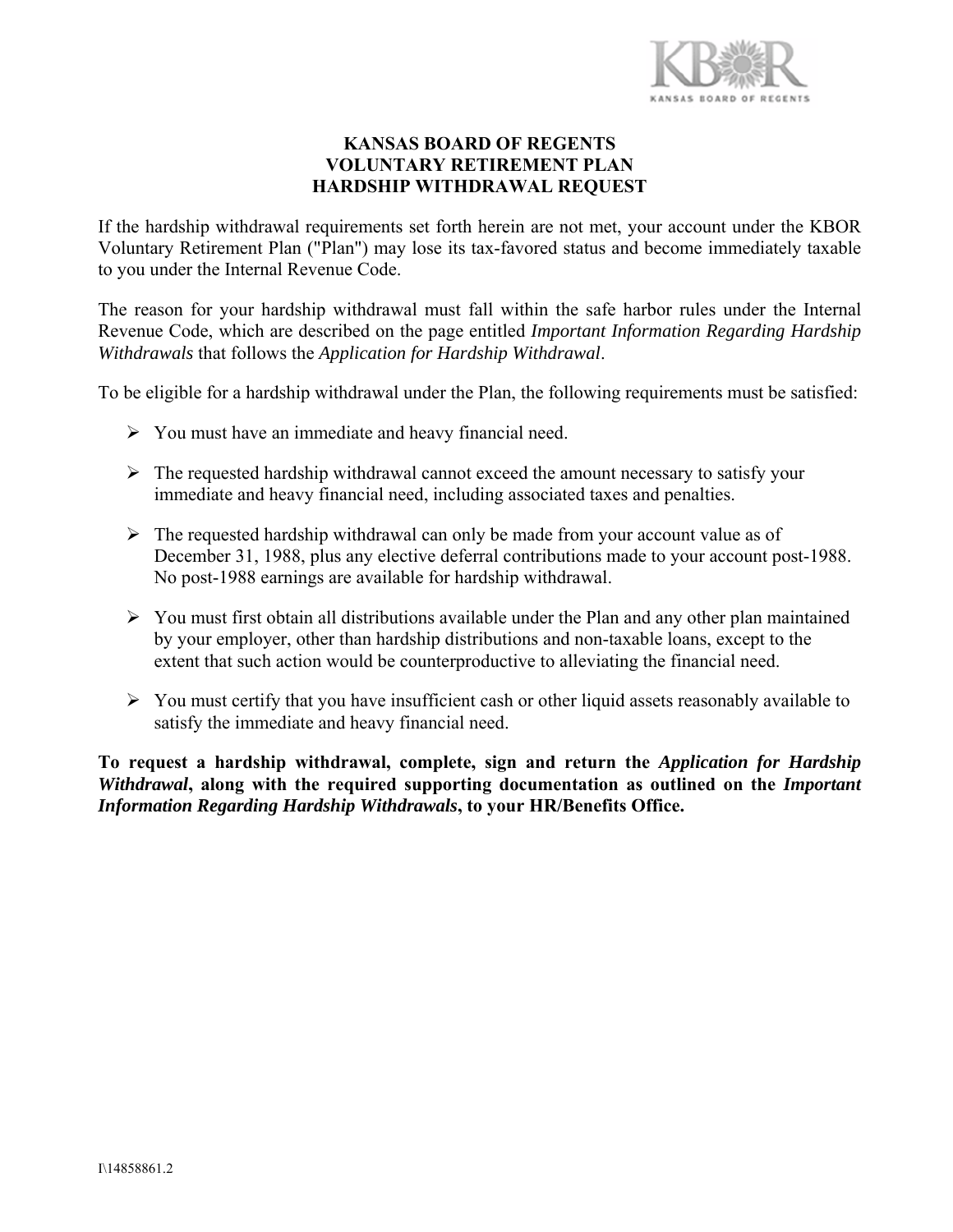#### **APPLICATION FOR HARDSHIP WITHDRAWAL KANSAS BOARD OF REGENTS VOLUNTARY RETIREMENT PLAN**



| ъ.<br><b>FARIIGIFANI INFORMATION</b>            |                                      |
|-------------------------------------------------|--------------------------------------|
|                                                 |                                      |
| Name (last, first, middle initial)              | Social Security Number<br>(Required) |
|                                                 |                                      |
| <b>Residential Street Address</b>               | Date of Birth (mm/dd/yyyy)           |
|                                                 |                                      |
| City, State, Zip                                | Daytime Phone #                      |
|                                                 |                                      |
| E-mail address                                  | University                           |
| \$                                              |                                      |
| Name of Investment Provider<br>Amount Requested |                                      |

### **II. REASON FOR HARDSHIP**

**I. PARTICIPANT INFORMATION** 

*Check the box indicating the reason for your hardship withdrawal. You must provide supporting documentation demonstrating your hardship. Please see the attached IMPORTANT INFORMATION REGARDING HARDSHIP WITHDRAWALS for the required documentation.* 

- $\Box$  Tax deductible medical expenses incurred by you, your spouse, your primary beneficiary, your children, or your tax dependent(s).
- ☐ The purchase *(excluding mortgage payments)* of your principal residence.
- $\Box$  Payment of post-secondary education, related educational fees, and room and board expenses, for the next 12 months for you, your spouse, your primary beneficiary, your children, or your tax dependent(s).
- $\Box$  To prevent eviction from your principal residence or foreclosure on the mortgage of your principal residence.
- $\Box$  Payments for burial or funeral expenses for your deceased parent, spouse, primary beneficiary, children, or tax dependent(s).
- $\Box$  Costs directly related to the repair of damage to your principal residence that would qualify for a casualty deduction under the Internal Revenue Code (e.g., fire, storm, shipwreck, theft or other casualty).
- $\Box$  Expenses and losses (including loss of income) incurred by you on account of a disaster declared by the Federal Emergency Management Agency (FEMA), provided that your principal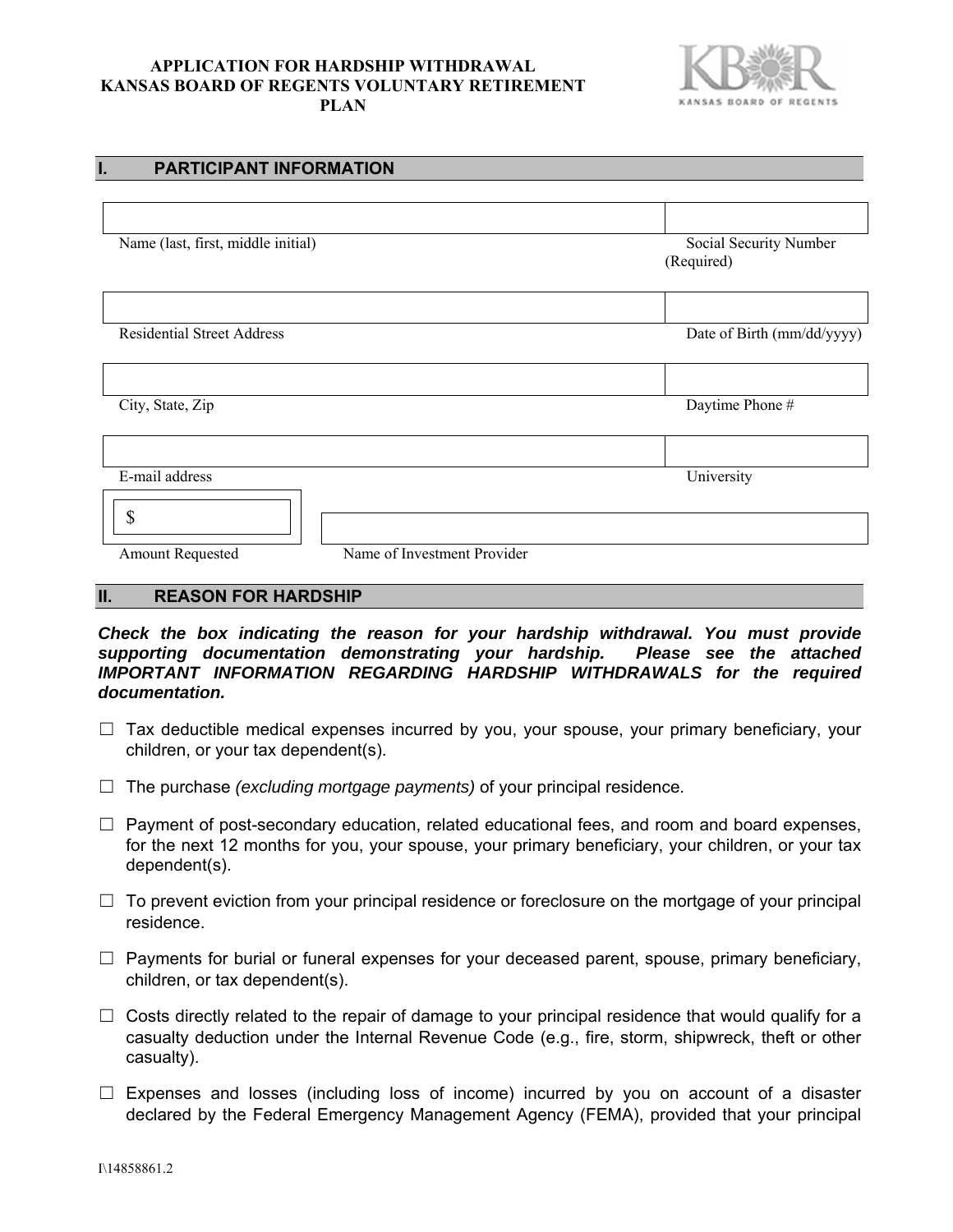#### **APPLICATION FOR HARDSHIP WITHDRAWAL KANSAS BOARD OF REGENTS VOLUNTARY RETIREMENT PLAN**



residence or principal place of employment at the time of the disaster was located in an area designated by FEMA for individual assistance with respect to the disaster.

## **III. PARTICIPANT CERTIFICATION**

I understand that the following requirements must be met to demonstrate that my hardship withdrawal is necessary to satisfy my financial need. I hereby certify that:

- The amount I have requested as a hardship withdrawal does not exceed the amount of my immediate and heavy financial need, including federal, state or local income taxes or penalties reasonably anticipated to result from the distribution.
- I have obtained all distributions currently available under the plan and all other plans maintained by my employer, other than hardship distributions and non-taxable loans.
- I have insufficient cash or other liquid assets reasonably available to satisfy my financial need.

By signing this *Application for Hardship Withdrawal*, I hereby certify that all of the information provided herein is true, and agree to provide such other information or documentation as required by KBOR to process this request.

| IV.<br><b>PARTICIPANT SIGNATURE AND PLAN ADMINISTRATOR APPROVAL</b> |                                                    |  |
|---------------------------------------------------------------------|----------------------------------------------------|--|
|                                                                     |                                                    |  |
|                                                                     | <b>KBOR/STATE UNIVERSITY SECTION</b>               |  |
|                                                                     | $\Box$ Denied<br>$\Box$ Approved                   |  |
| Participant Signature<br>Date                                       |                                                    |  |
|                                                                     |                                                    |  |
| Mail or fax this completed information,                             |                                                    |  |
| along with required supporting                                      | <b>KBOR State University HR/Benefits Signature</b> |  |
| documentation, to your HR/Benefits                                  | Date                                               |  |
| Office.                                                             |                                                    |  |
|                                                                     | This signature and authorization is valid for      |  |
|                                                                     | 30 days from the date signed.                      |  |